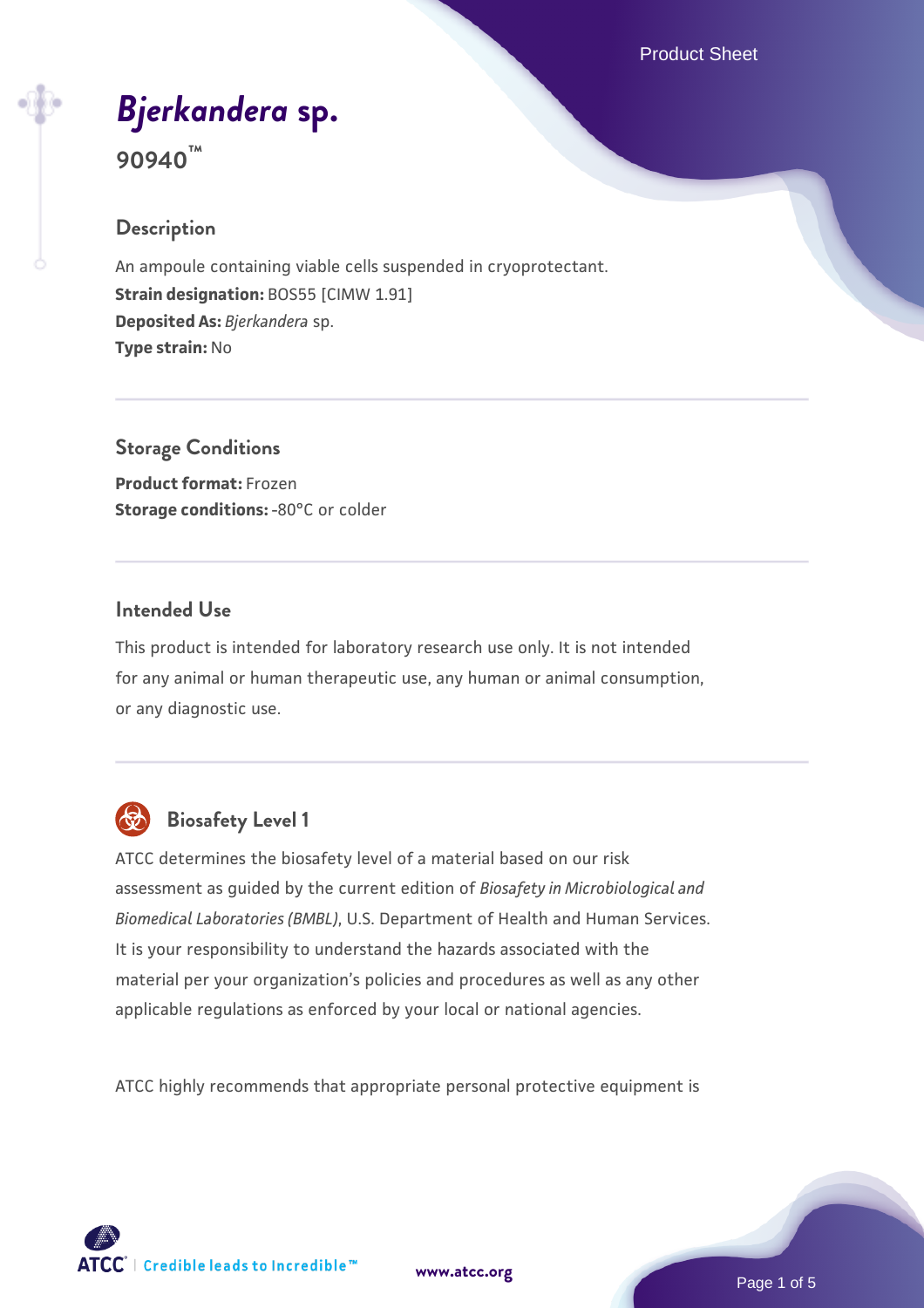always used when handling vials. For cultures that require storage in liquid nitrogen, it is important to note that some vials may leak when submersed in liquid nitrogen and will slowly fill with liquid nitrogen. Upon thawing, the conversion of the liquid nitrogen back to its gas phase may result in the vial exploding or blowing off its cap with dangerous force creating flying debris. Unless necessary, ATCC recommends that these cultures be stored in the vapor phase of liquid nitrogen rather than submersed in liquid nitrogen.

#### **Certificate of Analysis**

For batch-specific test results, refer to the applicable certificate of analysis that can be found at www.atcc.org.

## **Growth Conditions Medium:**  [ATCC Medium 323: Malt agar medium](https://www.atcc.org/-/media/product-assets/documents/microbial-media-formulations/3/2/3/atcc-medium-323.pdf?rev=58d6457ee20149d7a1c844947569ef92)

**Temperature:** 25°C

### **Handling Procedures**

**Frozen ampoules** packed in dry ice should either be thawed immediately or stored in liquid nitrogen. If liquid nitrogen storage facilities are not available, frozen ampoules may be stored at or below -70°C for approximately one week. **Do not under any circumstance store frozen ampoules at refrigerator freezer temperatures (generally -20°C)**. Storage of frozen material at this temperature will result in the death of the culture.

1. To thaw a frozen ampoule, place in a **25°C to 30°C** water bath, until just

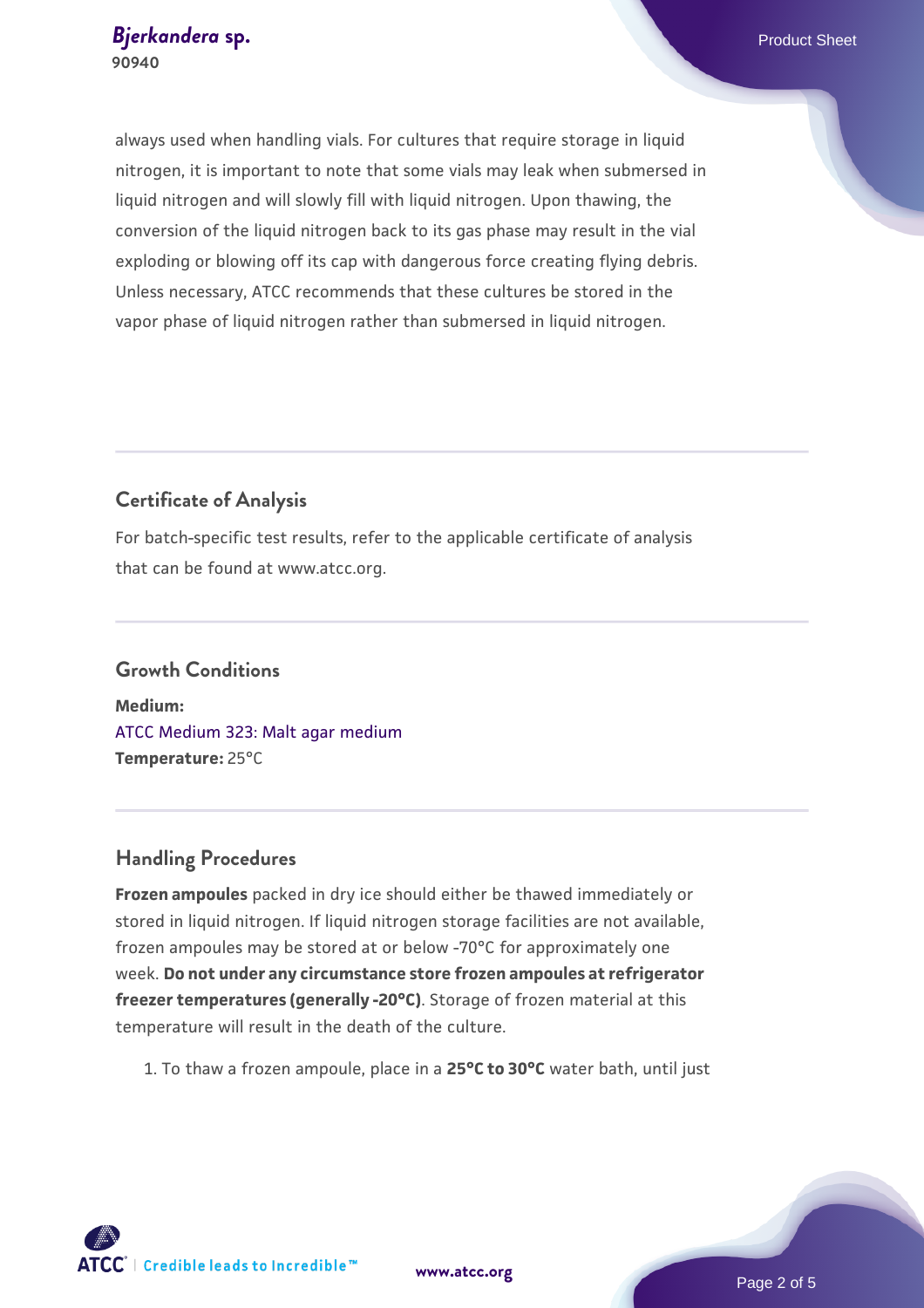thawed **(approximately 5 minutes)**. Immerse the ampoule just sufficient to cover the frozen material. Do not agitate the ampoule.

- 2. Immediately after thawing, wipe down ampoule with 70% ethanol and aseptically transfer at least 50 µL (or 2-3 agar cubes) of the content onto a plate or broth with medium recommended.
- 3. Incubate the inoculum/strain at the temperature and conditions recommended.
- 4. Inspect for growth of the inoculum/strain regularly for up to 4 weeks. The time necessary for significant growth will vary from strain to strain.

#### **Material Citation**

If use of this material results in a scientific publication, please cite the material in the following manner: *Bjerkandera* sp. (ATCC 90940)

#### **References**

References and other information relating to this material are available at www.atcc.org.

#### **Warranty**

The product is provided 'AS IS' and the viability of ATCC® products is warranted for 30 days from the date of shipment, provided that the customer has stored and handled the product according to the information included on the product information sheet, website, and Certificate of Analysis. For living cultures, ATCC lists the media formulation and reagents that have been found to be effective for the product. While other unspecified media and reagents may also produce satisfactory results, a change in the ATCC and/or depositor-recommended protocols may affect the recovery, growth, and/or function of the product. If an alternative medium formulation or reagent is used, the ATCC warranty for viability is no longer

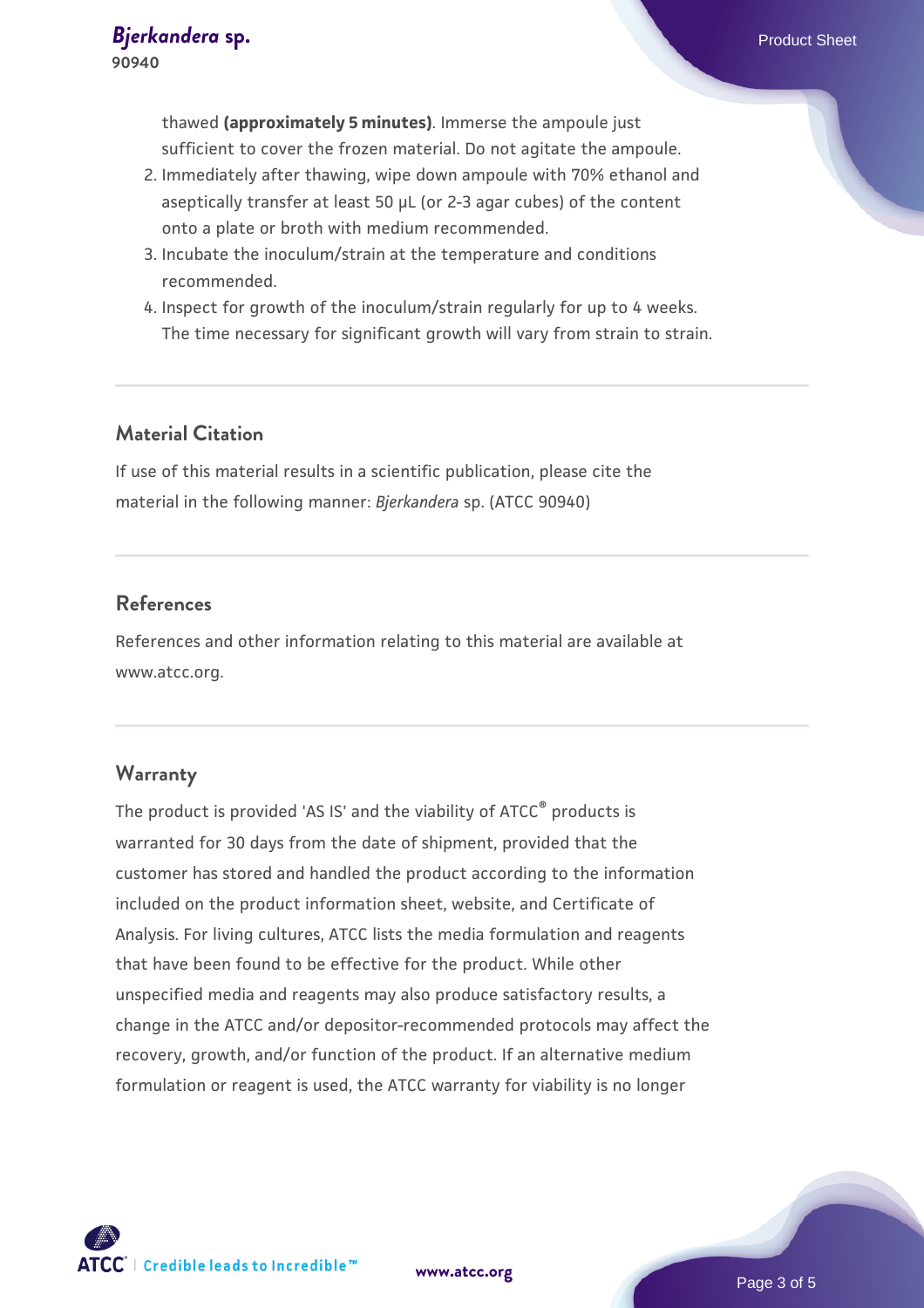**[Bjerkandera](https://www.atcc.org/products/90940) [sp.](https://www.atcc.org/products/90940)** Product Sheet **90940**

valid. Except as expressly set forth herein, no other warranties of any kind are provided, express or implied, including, but not limited to, any implied warranties of merchantability, fitness for a particular purpose, manufacture according to cGMP standards, typicality, safety, accuracy, and/or noninfringement.

#### **Disclaimers**

This product is intended for laboratory research use only. It is not intended for any animal or human therapeutic use, any human or animal consumption, or any diagnostic use. Any proposed commercial use is prohibited without a license from ATCC.

While ATCC uses reasonable efforts to include accurate and up-to-date information on this product sheet, ATCC makes no warranties or representations as to its accuracy. Citations from scientific literature and patents are provided for informational purposes only. ATCC does not warrant that such information has been confirmed to be accurate or complete and the customer bears the sole responsibility of confirming the accuracy and completeness of any such information.

This product is sent on the condition that the customer is responsible for and assumes all risk and responsibility in connection with the receipt, handling, storage, disposal, and use of the ATCC product including without limitation taking all appropriate safety and handling precautions to minimize health or environmental risk. As a condition of receiving the material, the customer agrees that any activity undertaken with the ATCC product and any progeny or modifications will be conducted in compliance with all applicable laws, regulations, and guidelines. This product is provided 'AS IS' with no representations or warranties whatsoever except as expressly set forth herein and in no event shall ATCC, its parents, subsidiaries, directors, officers, agents, employees, assigns, successors, and affiliates be liable for indirect, special, incidental, or consequential damages of any kind in connection with or arising out of the customer's use of the product. While reasonable effort is made to ensure authenticity and reliability of materials on deposit, ATCC is not liable for damages arising from the misidentification or



**[www.atcc.org](http://www.atcc.org)**

Page 4 of 5